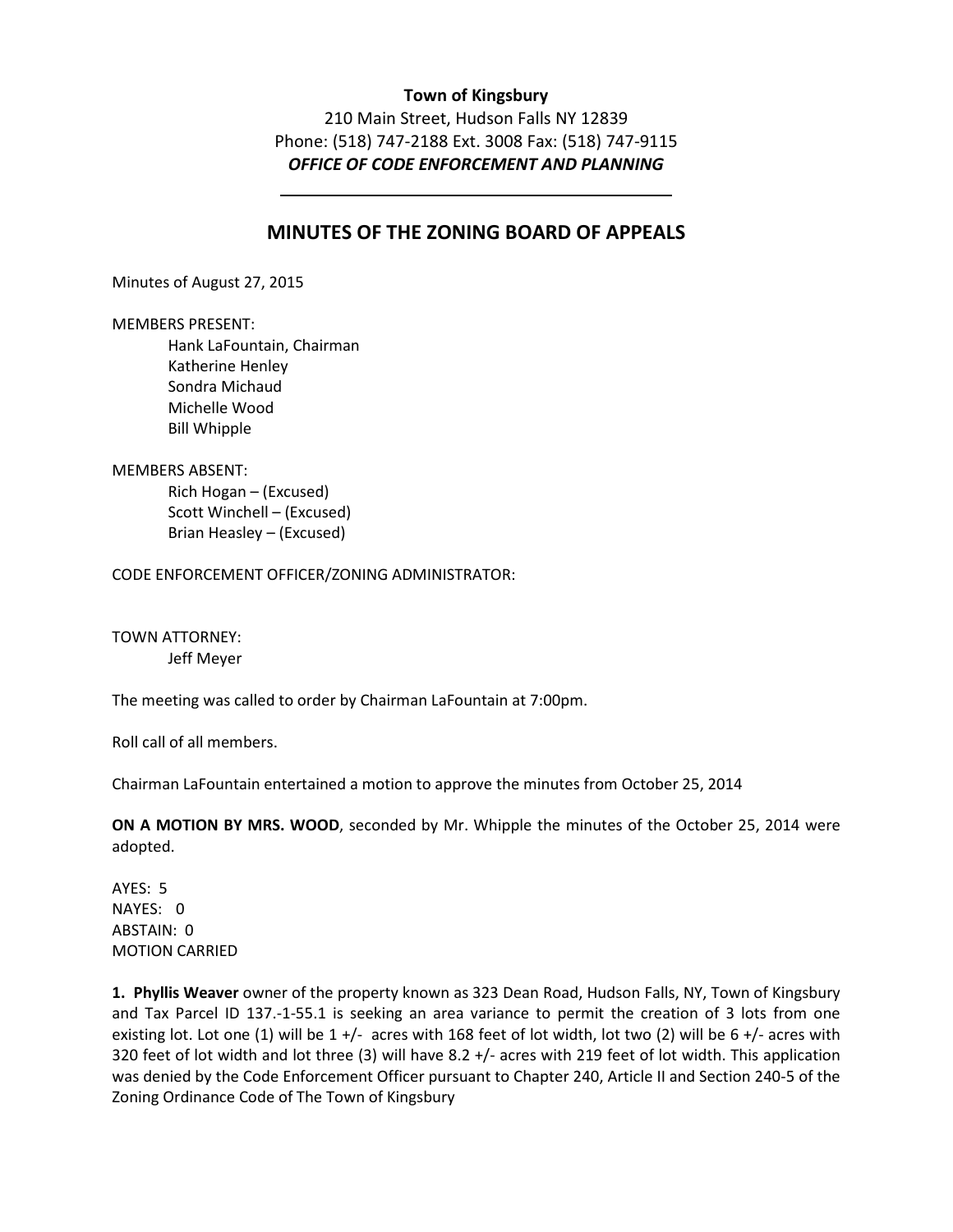Zoning Board of Appeals Meeting Page 2 of 4 August 27, 2015

Chairman LaFountain introduced Mr. Weaver to address the Board on behalf of the Applicant.

Mr. Weaver stated he is here asking for a relief of 32 feet on a lot 1 of a three lot subdivision from one existing lot at this location. Lot 1 will be 1+/- acre with road frontage of 168 feet, Lot 2 will be 6+/- acres with road frontage of 320 feet and Lot 3 will be 8.2 +/- acres and will wrap around Lot One with road frontage of 219 feet.

Mrs. Wood questioned the size of Lot 1. The agenda stated it was a 9 acre lot. It should have read Lot one will be 1 +/- acre and not 9 acres.

Discussion ensued among the Board with questions addressed by the Applicant.

There was not any Public Comment.

## **ZONING BOARD OF APPEALS OF THE TOWN OF KINGSBURY COUNTY OF WASHINGTON, STATE OF NEW YORK**

Resolution No. 1 of 2015 Adopted August 27, 2015

Introduced by William Whipple who moved its adoption

Seconded by Sondra Michaud

# **RESOLUTION GRANTING AREA VARIANCE REQUEST OF PHYLLIS WEAVER**

**WHEREAS**, pursuant to the Chapter 280 of the Code of the Town of Kingsbury, the Town of Kingsbury Zoning Board of Appeals (hereafter the "ZBA") is authorized and empowered issue variances in accordance with said Zoning Ordinance and Section 267 (now 267-b) of the Town Law;

**WHEREAS,** Phyllis Weaver (hereafter the "Applicant"), has requested an area variance for the creation of three (3) lots from one existing lot, located at 323 Dean Road, Town of Kingsbury, identified as Tax Map Number 137.-1-55.1; and

**WHEREAS**, lot 1 will be 1.01 acres with 168 feet of road frontage; lot 2 will be 6.14 acres with 426.38 feet of road frontage; and lot 3 will be the remaining lands consisting of 8.2 +/- acres with 219 +/- feet of road frontage; and

**WHEREAS**, the Applicant is requesting an area variance of 32 feet from the road frontage requirement of 200 feet for lot 1 pursuant to Section 280-21 G of the Code of the Town of Kingsbury; and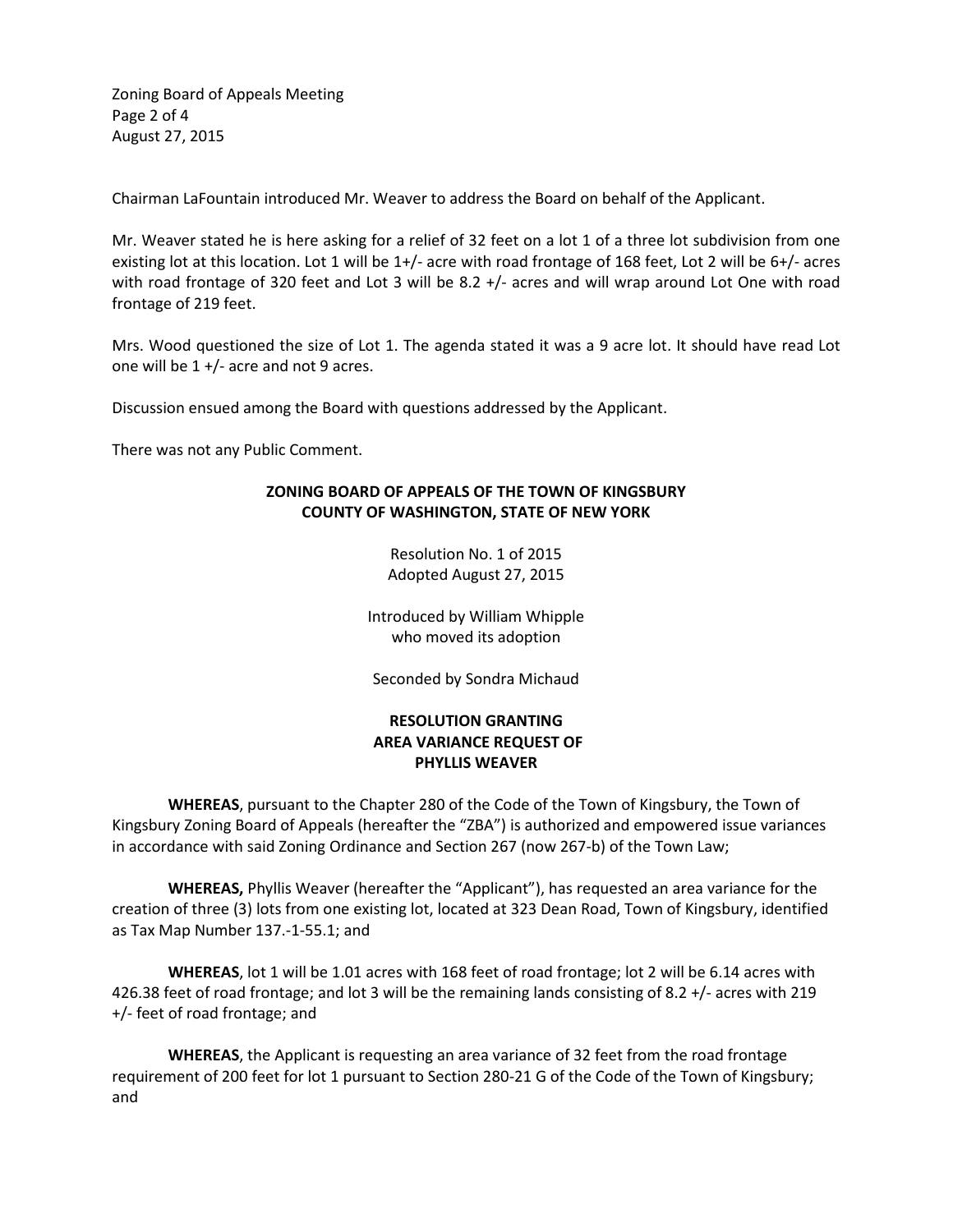Zoning Board of Appeals Meeting Page 2 of 4 August 27, 2015

**WHEREAS**, in accordance with the State Environmental Quality Review Act (hereafter "SEQRA"), the requested variance is a Type II action; and

**WHEREAS**, a public hearing was duly held on the requested variance at which time the Applicant and members of the public were entitled to comment on the requested variance; and

**WHEREAS**, the ZBA has reviewed the Application and supporting materials, and has taken into consideration the comments from the public, and has reviewed the criteria found in Town Law Section 267-b.

### **NOW THEREFORE BE IT RESOLVED**:

 Section 1. Considering the area variance requirements , in considering the benefit to the applicant if the variance is granted, as weighed against the detriment to the health, safety and welfare of the neighborhood or community by such grant, while noting that the ZBA must grant the minimum variance that it shall deem necessary and adequate and at the same time preserve and protect the character of the neighborhood and the health, safety and welfare of the community, the ZBA approves the application and finds the following:

 (a) Will an undesirable change be produced in the character of the neighborhood or will a detriment to nearby properties be created by the granting of the area variance? **No, the proposal is consistent with the neighboring properties.** 

 (b) Can the benefit sought by the applicant be achieved by some method, feasible for the applicant to pursue, other than through an area variance? **No, not without significant changes and creation of an irregular lot.**

 (c) Is the requested area variance substantial? **No, the request is for a small variance as it relates to road frontage.**

 (d) Will the proposed variance have an adverse effect or impact on the physical or environmental conditions in the neighborhood or district? **No, there will not be an adverse impact.**

(e) Was the alleged difficulty self-created? **No, the property and surrounding lands have been in the Weaver family for many years and they are seeking to equitably distribute the family property.** 

Section 2. This resolution shall take effect immediately.

PRESENT: Henry LaFountain, Chairman Saundra Michaud Michelle Wood